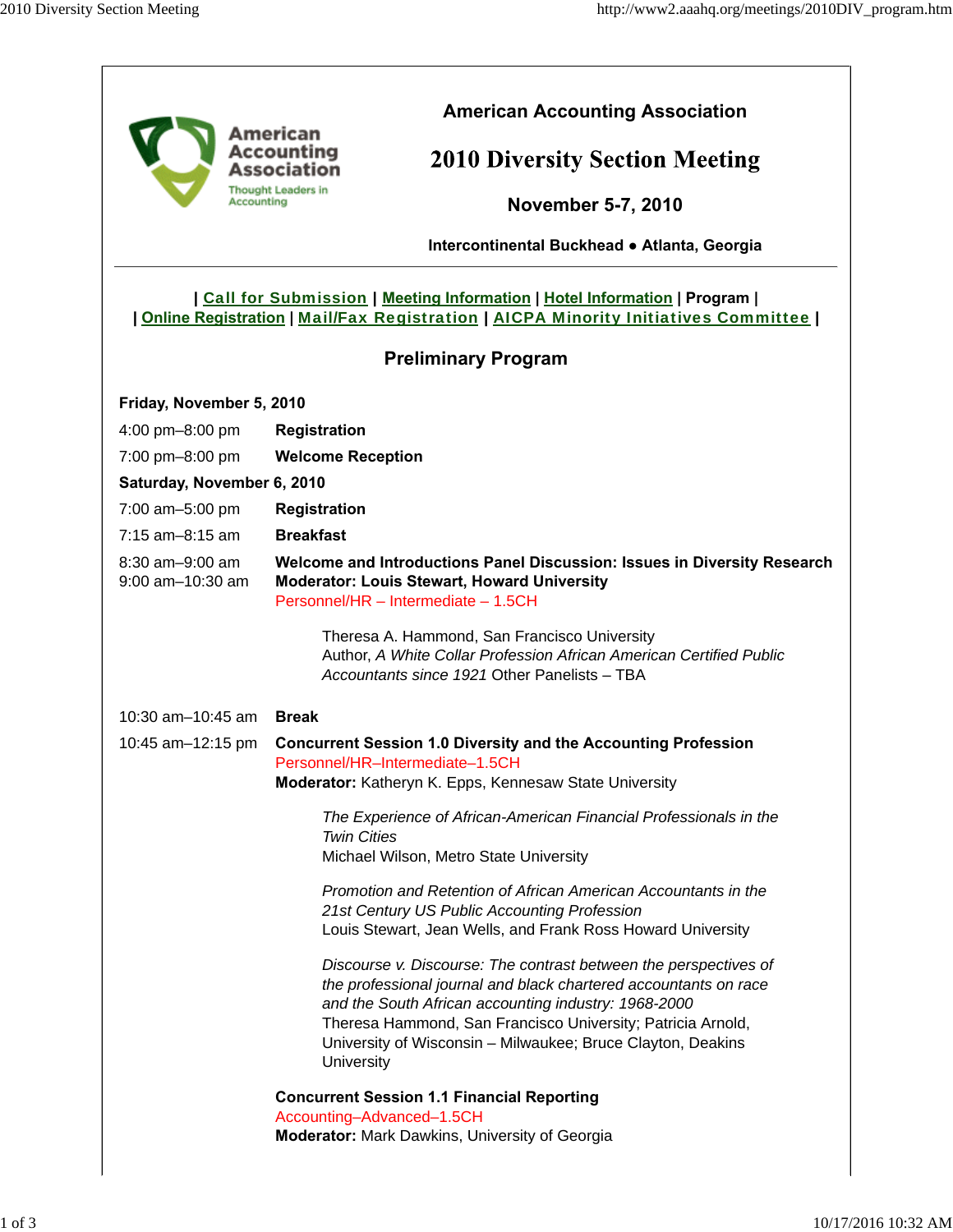|                  | Habitual Meet or Beat Firms: Are They Different from Firms that<br>Sporadically Meet or Beat Analysts' Expectations?<br>Jan Williams, University of Baltimore                                                       |
|------------------|---------------------------------------------------------------------------------------------------------------------------------------------------------------------------------------------------------------------|
|                  | Measuring The Fair Value Of Property, Plant and Equipment<br>Maurice Lockridge, Marshall University                                                                                                                 |
|                  | Nonprofit Organizations- Understanding Individual Donor's<br><b>Information Processing</b><br>Evelyn McDowell, Rider University; Wei Lei, Kent State University;<br>and Pamela Smith, University of Texas San Antoo |
| 12:30 pm-2:00 pm | Luncheon - Speaker: Frank K. Ross, visiting professor of accounting at Howard<br>University and a retired partner of KPMG LLC.                                                                                      |
| 2:00 pm-3:30 pm  | <b>Concurrent Session 2.1 Diversity and Accounting Education</b><br>Personnel/HR-Intermediate-1.5CH                                                                                                                 |
|                  | <b>Moderator:</b> Catherine Cleveland, Mercer University                                                                                                                                                            |
|                  | An Analysis of Research Productivity of Minority Faculty in<br>Accounting<br>Sandra Gates, Texas Wesleyan University                                                                                                |
|                  | Minority Accounting Doctoral Graduates: Two Decades of<br>Progress, Amelia Baldwin University of Arkansas - Fort Smith                                                                                              |
|                  | Effective Utilization of the VITA Program to Deliver Financial<br>Education and Asset Building: The HBCU Experience<br>Jean Wells, Howard University and Gwendolyn McFadden, North<br>Carolina                      |
|                  | <b>Concurrent Session 2.2 Miscellaneous Issues in Accounting Education</b><br>Personnel/HR-Intermediate-1.5CH<br>Moderator: T. Maurice Lockridge, Marshall University                                               |
|                  | Which Plays a Greater Role in Accounting Doctoral Placement:<br>Geography or Program Rank?<br>Amelia Baldwin University of Arkansas - Fort Smith                                                                    |
|                  | Preliminary Thoughts on a Mentoring Education Module in the U.S.<br>Accounting Curriculum,<br>Brigitte Muehlmann, Suffolk University                                                                                |
|                  | Students' Perceptions of IFRS Integration in Accounting Curriculum<br>Aisha Meeks, Jackson State University                                                                                                         |
| 3:30 pm-3:45 pm  | <b>Break</b>                                                                                                                                                                                                        |
| 3:45 pm-5:00 pm  | <b>Concurrent Session 3.0 Banking and Finance</b>                                                                                                                                                                   |
|                  | Economics-Intermediate-1.5CH<br>Moderator: Jan L. Williams, University of Baltimore                                                                                                                                 |
|                  | The Relationship Between Household Wealth and the Savings<br><b>Rate in the United States</b><br>Cathy Scott, Jackson State University                                                                              |
|                  | Property & Casualty Insurers' Segment Cash Flow Expectations,<br><b>Estimation Risk, and Cost of Equity Capital</b>                                                                                                 |